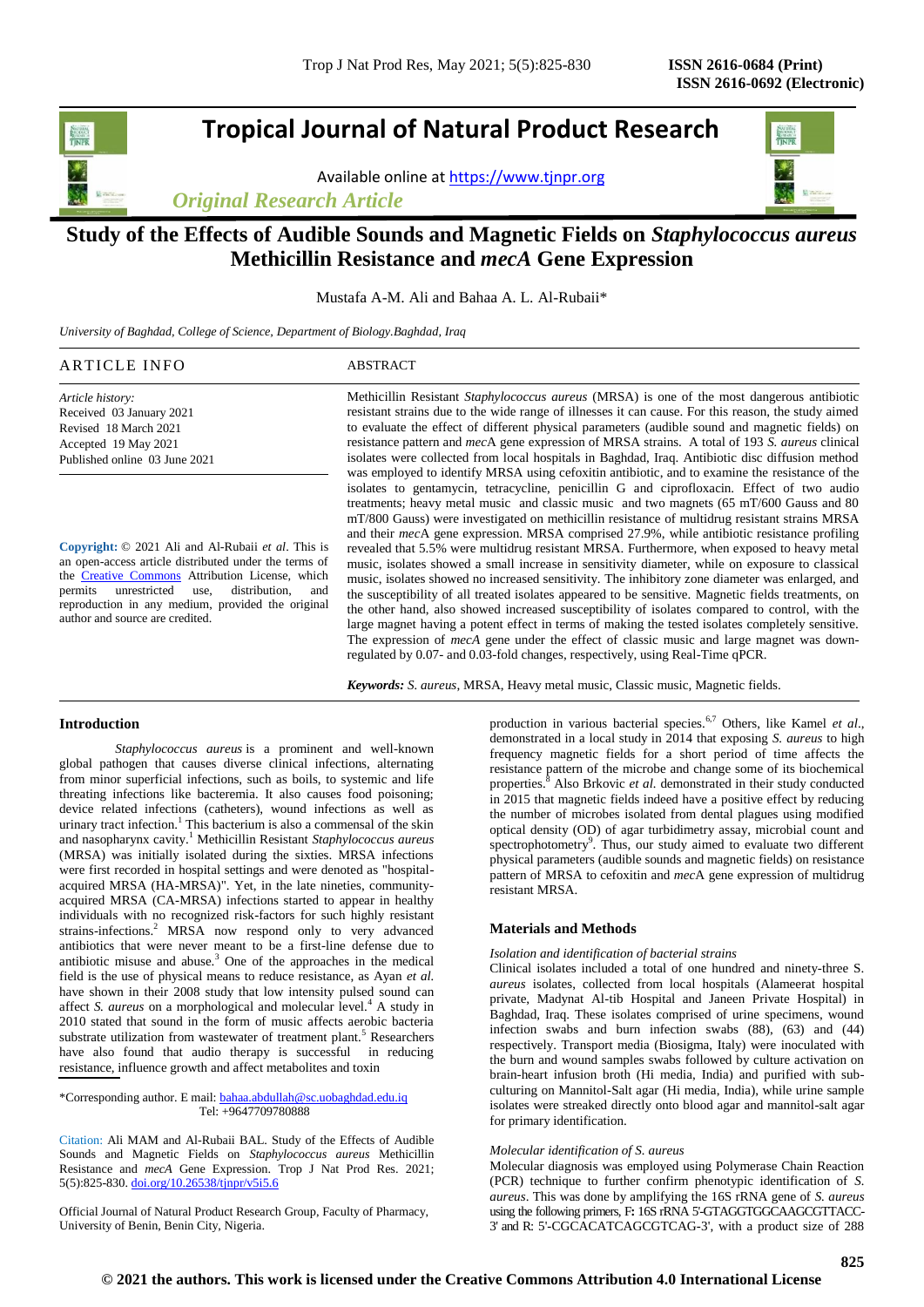bp.<sup>10</sup> DNA was extracted from overnight bacterial suspension using DNA extraction kit (AddBio, South Korea), followed by measuring the concentration of DNA using Qubit 4.0 instrument (Invitrogen, USA), amplification using PCR and visualization on agarose gel (2.5%) after separation by electrophoresis technique (Figure 2). Identification of MRSA was also confirmed using conventional PCR utilizing the following primers, F: *mec*A 5'- TCCACCCTCAAACAGGTGAA-3' and R: 5'- TGGAACTTGTTGAGCAGAGGT-3', producing an amplicon size of 139 (Figure 2).

#### *Antibiotic disc diffusion test*

The Kirby-Bauer disc diffusion method was adopted to study the antibiotic resistance of tested isolates.<sup>11</sup> Methicillin resistance isolates were identified using cefoxitin (Mast, Germany) as alternative to methicillin due to its high sensitivity to detect *mecA* gene. Overnight isolates were cultured on brain-heart infusion broth, then turbidity was adjusted to McFarland tube number 0.5, swabbed uniformly on Muller-Hinton agar and the discs were dispersed on the surface of the agar using a sterile forceps and incubated for  $24$  hrs at  $37^{\circ}$ C. Multidrug resistant MRSA isolates were screened using the same procedure with four different antibiotics (penicillin G, gentamycin, tetracycline and ciprofloxacin).

### *Treating MRSA with Audible Sound*

Overnight suspension of each multidrug resistant MRSA isolate was adjusted to match the turbidity of McFarland tube number 0.5 for standardization and inoculation into 1 ml appendroff tubes and placed inside a locally assembled sound amplifying device (Slipknot box). The device was placed inside the incubator and the samples were subjected to desired sound pattern via mobile phone-AUX connection (Heavy metal music with mean frequency: 612 Hz, mean Loudness: 81 Decibels and classic music with mean frequency: 501 Hz, mean loudness: 71 Decibels) in separate experiments. Triplicates for each isolate and control were made from inoculated tubes inside the audio device without any audio input. Methicillin/cefoxitin antibiotic susceptibility was checked after treatments to monitor phenotypic resistance patterns changes by Kirby-Bauer methods.<sup>1</sup>

## *Treating MRSA with magnetic fields*

Overnight activated isolates in Brain-Heart infusion broth were adjusted to match the turbidity of McFarland tube number 0.5 and inoculated into new plain tubes. Each isolate was made into three replicates. Magnetic fields were exerted onto the tubes using conventional magnets (Small magnet 65 mT/ 600 Gauss and large magnet 80 mT/ 800 Gauss). The magnets were incubated with the tubes overnight and an iron plate was placed beneath the tubes to ensure a uniform magnetic field flow. To screen for any changes in phenotypic resistance, Methicillin/Cefoxitin disc diffusion method was employed after incubation. Control group was made by incubating inoculated tubes without magnets.

#### *Gene expression*

The gene expression of *mec*A gene was monitored using Quantitative Real-Time PCR assay to evaluate the potency of treatments under study on the resistance pattern of MRSA, while the 16S rRNA gene served as housekeeping. Triplicates of each isolate were incubated overnight and cells were harvested to extract RNA using RNA extraction kits (Geneaid, South Korea) following the manufacturers' protocol for RNA extraction. The concentration of the extracted and purified RNA was measured using Qubit 4.0 instrument (Invitrogen, USA) following the manufacturer's instructions. This was followed by cDNA synthesis using Protoscript kit (NED, UK) as follows: 5 µl from each extracted RNA of every sample added into new separated PCR tube and 10 µl Protoscript reaction mix (contains dNTPs, buffer and other essential components for the reaction), 2 µl of reverse transcriptase enzyme and 2 µl of unique primers were added, followed by 1 µl of free-nuclease water to bring the total volume to 20 µl, this mixture was incubated for 1 hour at 42 °C using a thermo-cycler followed by elevation of temperature to 80 ºC for inactivation of enzyme. The cDNA product was stored until used for qPCR procedure. 12.5 µl of Luna Universal qPCR Luna universal Master Mix (NED / UK) was added to the qPCR setup, and added 1.5 µl forward primer (10  $\mu$ M), 1.5  $\mu$ l reverse primer (10  $\mu$ M), 4  $\mu$ l template RNA (4.41 to 60.7 ng/μL) and 0.5 µl Nuclease-free Water to complete a 20 µL reaction volume. The detection of mRNA quantity was based on fluorescent power of SYBRGreen and the thermo-cycling protocol program was setup as follows: Initial denaturation at 95 °C for 60 seconds for one cycle, denaturation at 95 °C for 15 seconds, extension at 60 °C for 30 seconds for 40 cycles and finally melt curve at 60-95 °C for 90 minutes for one cycle, and the results were collected and analyzed by using the following formula below as described by Livak and Schmittgen<sup>1</sup> :

## $\Delta \text{C}t = \text{C}t_{\text{target}} - \text{C}t_{\text{Housekeeping}}: \Delta \Delta \text{C}t = \Delta \text{C}t_{\text{Treated}} - \Delta \text{C}t_{\text{Control}}: \text{folding=2}$

The primers used for gene expression are listed in Table 1.

#### *Statistical analyses*

All the data were presented as mean of at least three replicates. Oneway ANOVA, Chi square and T-test with  $\alpha = 0.05$  were used to calculate the significance.

#### **Results and Discussion**

#### *Identification of S. aureus and MRSA*

All one hundred and ninety-three clinical *S. aureus* isolates were initially identified by: gram staining and the isolates exhibited the typical tetrad configuration, 100 % of the isolates were mannitol fermenters, 100 % catalase positive, 100 % oxidase negative. Furthermore, 76 % were coagulase positive, 100 % were MR-VP positive and finally 85 % displayed beta hemolysis. Further identification was based on molecular techniques by amplifying the 16S rRNA gene of *S. aureus* using conventional PCR and visualizing the results on 2.5% agarose with amplicon size of 228 bp, confirming the isolates are indeed *S. aureus* as shown in Figure 2. Furthermore, based on initial identification of MRSA using cefoxitin disc diffusion test, 54 (27.9 %) of the isolates were methicillin/cefoxitin resistant (Figure 1). The results were interpreted based on CLSI  $(2018)^{12}$  data as diameters of inhibition zones in millimeters  $(\leq 21)$  are considered resistant while > 21 are considered sensitive). Confirmation of MRSA was also screened using conventional PCR by amplifying *mec*A gene. The fractionation revealed a 139 bp band when visualized on 2.5 % agarose as depicted in Figure. 2.

Al-Ugaili's study in 2013 on clinical isolates taken from different hospitals in Baghdad revealed that 29.6 % of samples were confirmed to be *Staphylococcus aureus*, <sup>15</sup> while, Younan, *et al*<sup>17</sup> obtained the highest *S. aureus* samples from burn swab (35 %), followed by urine specimen (30 %). Furthermore, a regional study conducted in Iran revealed that, *S. aureus* formed nearly 30.8 % from urine specimens, 26.5 % of wound swabs and 22.7 % of burn swabs.<sup>18</sup> Variation in numbers among different studies is only logical due to variation in clinical settings in different hospitals, differences in clinical isolation sites, population dissimilarity and infection treatments protocols variation by the patients themselves or by healthcare institutes. Al-Dahbi and Al-Mathkhury reported a local study in Baghdad that RT-q PCR was used to screen for *mecA* gene in *S. aureus* isolates and their results were in accordance with that obtained when cefoxitin disc diffusion test was used for investigating MRSA. Moreover, the researchers stated that 94.3 % of isolates were MRSA.<sup>19</sup> Another local study demonstrated that, 100 % of clinical isolates of *S. aureus* were MRSA as *mecA* gene was identified by PCR.<sup>16</sup> Another study in Iran found that cefoxitin has a high specificity for the screening of MRSA, with 46.3 % of isolates being Methicillin-Resistant *Staphylococcus aureus*. <sup>21</sup> One study performed in Saudia Arabia analyzed a total of 830 individuals and a total of 164 (19.8 %) were found to be colonized by *S. aureus*, and of these, 38 (4.6 %) were MRSA. Thus, the MRSA rate amongst all *S. aureus* carriers was 23.2 %.<sup>22</sup>

#### *MRSA antibiotic profiling*

All the 54 MRSA isolates were profiled for their resistance to several other generic antibiotics commonly used by the population for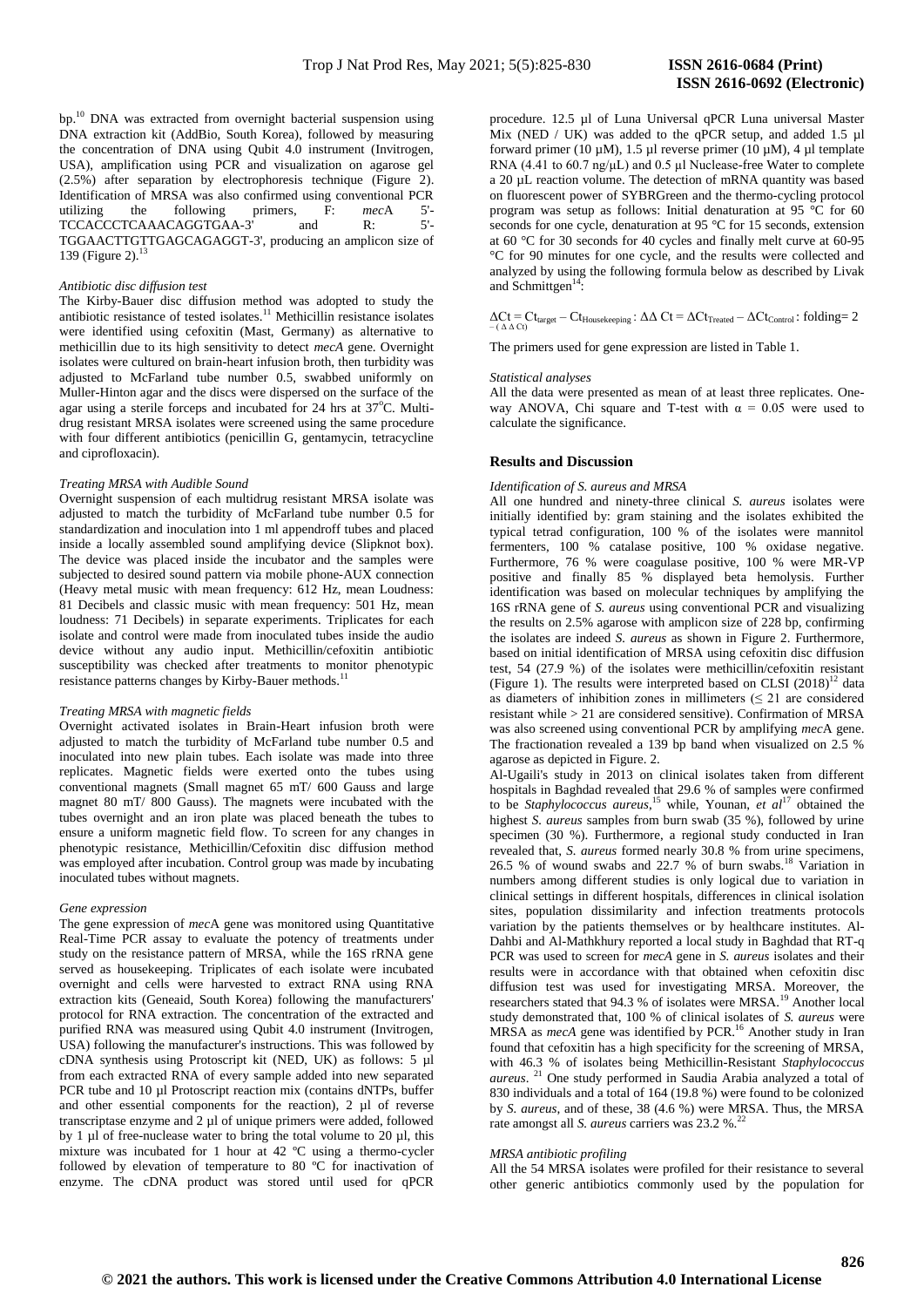bacterial infections. The results were variable in terms of resistance, as 41 (75.9 %) were resistant to penicillin G, 14 (25.9 %) were resistant to gentamycin and 6  $(11.1\%)$  were intermediate, 5  $(9.2\%)$  were resistant to ciprofloxacin and 2 (3.7%) were intermediate, finally 12 (22.2%) were resistant to tetracycline and 4 (7.4%) were intermediate, as illustrated in Figure 3.

The results also revealed that 3 (5.5%) were multidrug resistant to tested antibiotics**.** A study conducted by Al-Dahbi and Al-Mathkhury (2013) to profile MRSA isolated from local hospital healthcare workers found that 100% of the tested isolates were resistant to penicillin G,  $34.9\%$  were resistant to tetracycline,  $29.3\%$  were resistant to gentamicin, and 29.2% were resistant to ciprofloxacin. Another local study conducted by Abd Al-Redha in 2018 showed a similar percentage of MRSA resistance to ciprofloxacin (8%), an observation similar to our study.<sup>16</sup> However, Dibah *et al.* profiling of MRSA showed that 100% of hospital isolates were resistant to Penicillin G, 84.2% were resistant to Tetracycline, 68.4% were resistant to Ciprofloxacin and 78.9 % were resistant to Gentamycin.<sup>2</sup> Variation in resistance to different antibiotic is not a coincidence as it is the result of geographical differences, the difference of clinical in isolation sources, infection therapy protocols and drug abuse by patients.

#### *Audio therapy*

Our study evaluated the effect of audible sound in the form of heavy metal music and classic music on three multidrug resistant MRSA strains using the locally assembled Slipknot box. The phenotypic results revealed that heavy metal audio treatment affected the resistance pattern of all three isolates under study and increased their sensitivity to cefoxitin compared to control (16 to 20 mm in diameter). interesting finding of one isolate shifted towards being completely sensitive (more than 21 mm). Classical music treatment, on the other hand, affected all three treated isolates, as all of them shifted towards being sensitive (above 22 mm in diameter according to  $CLSI<sup>12</sup>$ ) to cefoxitin compared to resistant controls as demonstrated in Figure 4. Sarvaiya and Kothari study in 2017 on the influence of sound waves in the form of Indian classic music (Raag Malhar), with a frequency range of 41-645 Hz, on the growth, antibiotic susceptibility and metabolism of many microorganisms revealed that *S. aureus* susceptibility to antibiotics increased by 35.66 % under the influence of the sound treatment.<sup>23</sup> Other researchers reported the effect of sound in different frequencies on other *S. aureus* parameters such as growth and metabolism. For example, Kotwal *et al*. study in 2016 investigated different sound patterns in the form of different music types (Heavy metal, classic Mozart music, Bollywood music and Gayatri mantra) on the growth of *S. aureus*. The results showed an increase in growth pattern of *S. aureus* under all treatments compared to control with heavy metal music showing the highest result.<sup>25</sup> It is not clear how the sound affects the bacterial growth, metabolism or antibiotic susceptibility. However, some researchers pointed that membrane permeability of the tested gram-positive microorganism increased in response to sound stimulation (172-581 Hz), affecting glucose utilization by *Brevibacillus parabrevis*. 6 The decrease in resistance of *S. aureus* might be attributed to the mechanical effect of sound waves on the expression of resistance gene. This can be either during transcription such as the DNA polymerase failing to attach and dissociate properly from DNA template or during translation such as during protein configuration and bonds formation. We also think that the mechanical force of sound waves may affect the ion exchange channels of cell membrane that might cause a disturbance in the biology of microbial cell and thus affecting its susceptibility to cefoxitin as the antibiotic was able to penetrate the cell and inhibit its growth.

#### *Magnetic fields effect*

The results were exciting as resistance under small magnet (600 Gauss/65 mT) was decreased and all tested isolates were sensitive to cefoxitin. On the other hand, the large magnet (800 Gauss/80 mT) had even more potent effect decreasing the resistance of tested isolates, as

they became increasingly sensitive to cefoxitin compared to control as depicted in Figure 5.

Small number of published literature considering the effect of magnetic fields on antibiotic susceptibility of *S. aureus* was found. However, a local study conducted by Kamel *et al.* on growth and antibiotic susceptibility of S*. aureus* under the effect of magnetic forces of (400, 800, 1200, 1600 Gauss). The study concluded that the growth of *S. aureus* was increased on the first few hours of treatment compared to control and decreased gradually for 20 hours after.<sup>8</sup> Another study on gram-positive *Bacillus* sp. showed that the sensitivity of the tested bacterium to trimethoprim and ampicillin drugs increased when treated with a magnetic field of 0.2 mT and 0.3  $mT$  for 10 minutes.<sup>27</sup> The mechanism by which the magnetic fields affect bacterial growth or antibiotic resistance is not fully understood as all living entities were in continuous exposure to magnetic fields on daily basis. It is possible that magnetic field affected the surface charges of the membrane and thus affecting its permeability to ions and/or antibiotics molecules. Furthermore, it might affect the charge distribution on the antibiotic molecule leading to the modification of the rate of penetration of cell by the antibiotic, causing the increased susceptibility to antibiotics. It might as well have affected the protein configuration during the processing and folding of protein to its final functional form, leading to disturbance in the functionality of the cell biology and possible effect on cell wall synthesis, leading to decreased antibiotic resistance.

#### *Gene expression of mecA gene*

According to our phenotypic study results, two of the three treated isolates were checked for their gene expression activities after treatments using quantitative Real-Time PCR. The two most affected isolates of our under-study treatments were selected to undergo gene expression. Resistance to cefoxitin was phenotypically reduced remarkably under the effect of classic music audio treatment and large magnet treatment, thus those were the treatments used in quantitative PCR to monitor if there was any variability in their gene expression. The gene that was studied for its expression was *mecA*, the main gene responsible for methicillin/cefoxitin resistance, while the 16S rRNA served as a house-keeping gene. Variable results were observed in the gene expression, some of them matched the phenotypic results as the gene expression of *mecA* was reduced, others, however, induced the expression of the gene as shown in Table 2.

For classic music, one isolate, down-regulation was observed for all genes. The other isolate, however, showed an up-regulation in the expression of all tested genes. Additionally, for magnetic treatment, a down-regulation was observed in three occasions for one isolate of all the genes. On the other hand, the other isolate also showed an upregulation of all the genes. Potenza *et al.* publication in 2004 demonstrated that magnetic fields caused variation in gene expression due to DNA damage by free radicals or by inducing point mutations in genes which lead to up-regulation or down-regulation of those genes.<sup>2</sup> Fijałkowski *et al.* reported in 2016 that gene expression of *S. aureus*  enterotoxins was down-regulated when exposed to magnetic fields of 34 mT. They also shown that the treatment affected the growth rate of the microbe.<sup>29,30</sup> Our point of view regarding the variation in general expression of the genes under study is mainly due to strain variation, as different strains of *S. aureus* might react differently to the treatments under study and thus led to the variations. On the other hand, the effect of each treatment on the up or down regulation of the target genes is unclear, as no study has explored such type of treatments on those genes. However, those point mutations are the most likely cause of the variance, as different strains produced varied expression of the genes. Experiment technical error and primers' specificity might have contributed to the variations. Mechanical effects of treatments might have affected the gene expression by mechanical disruption of the proteins produced during cell division, as the bacterial population was exposed to the treatments for 24 hrs. Finally, due to the net charge of ions in the cytoplasm, the net charge produced by magnetic field may have an effect on gene expression, influencing the activity of DNA or RNA polymerase, and consequently the transcription/translation process as a whole.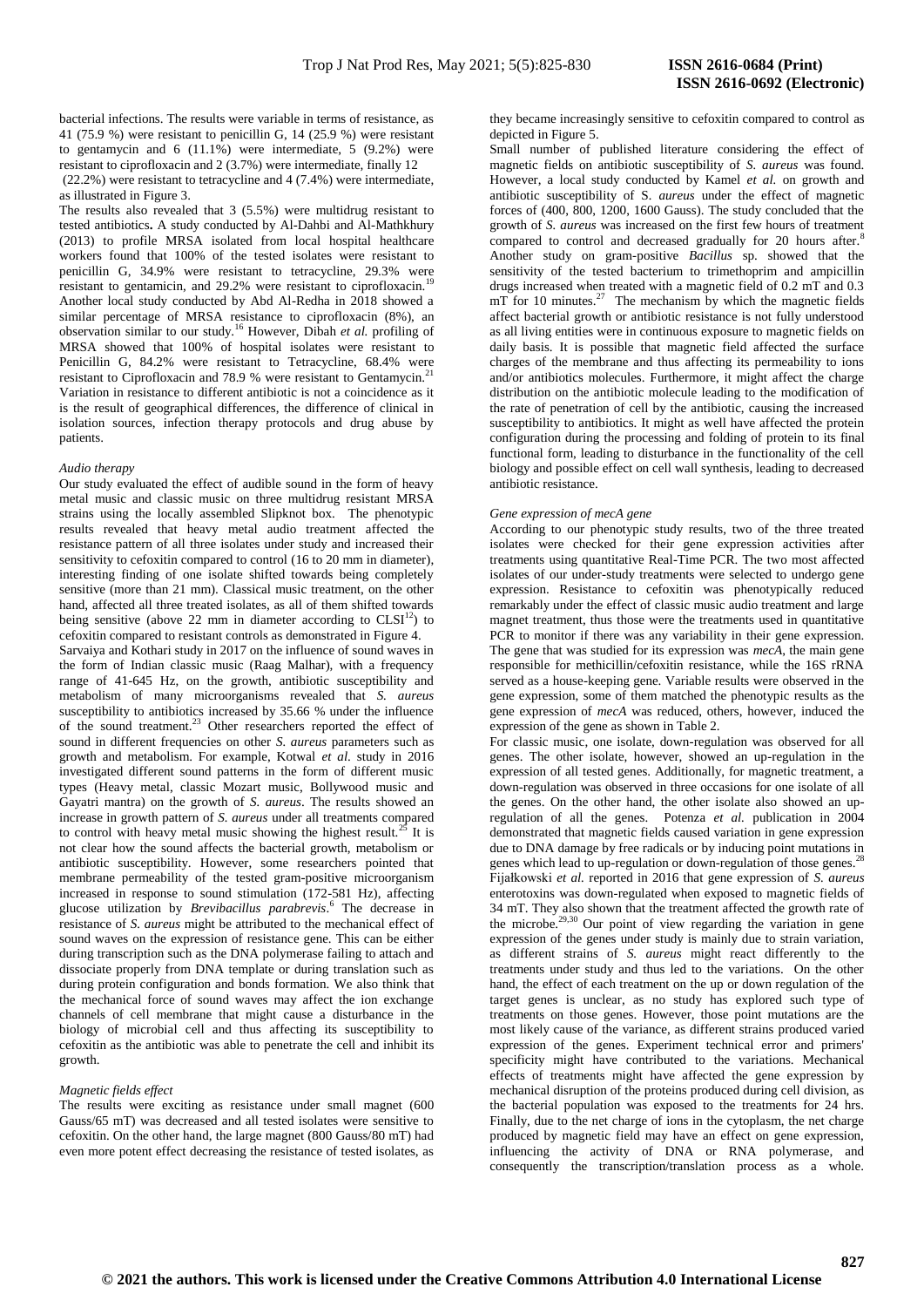**ISSN 2616-0692 (Electronic)** 

**Table 1:** List of all primers used for *S. aureus* identification in conventional PCR and for gene expression in qPCR

| <b>Primer</b> | Primer Sequence $5' \rightarrow 3'$ | <b>Target</b> | <b>Fragment size (bp)</b> | Reference |
|---------------|-------------------------------------|---------------|---------------------------|-----------|
| $mecA$ F      | TCCACCCTCAAACAGGTGAA                | mecA          | 139                       |           |
| mecA R        | TGGAACTTGTTGAGCAGAGGT               |               |                           |           |
| 16S rRNA F    | GTAGGTGGCAAGCGTTACC                 | 16S rRNA      | 288                       | 10        |
| 16S rRNA R    | <b>CGCACATCAGCGTCAG</b>             |               |                           |           |



**Figure 1:** Percentage of MRSA (**MRSA:** Methicillin Resistant *Staphylococcus aureus*; **MSSA:** Methicillin Sensitive *Staphylococcus aureus*).



**Figure 2:** Screening of *Staphylococcus aureus mecA* (M) and 16S rRNA (S) genes on 2.5% agarose gel. Lane L: 100 bp ladder. Lanes 1-3: 139 bp of *mec*A; lanes 5-7: 228 bp of 16S rRNA.



**Figure 3:** MRSA numbers for antibiotics susceptibility profiling



**Figure 4:** Effect of audible sound on the resistance pattern of MRSA (diameter in mm)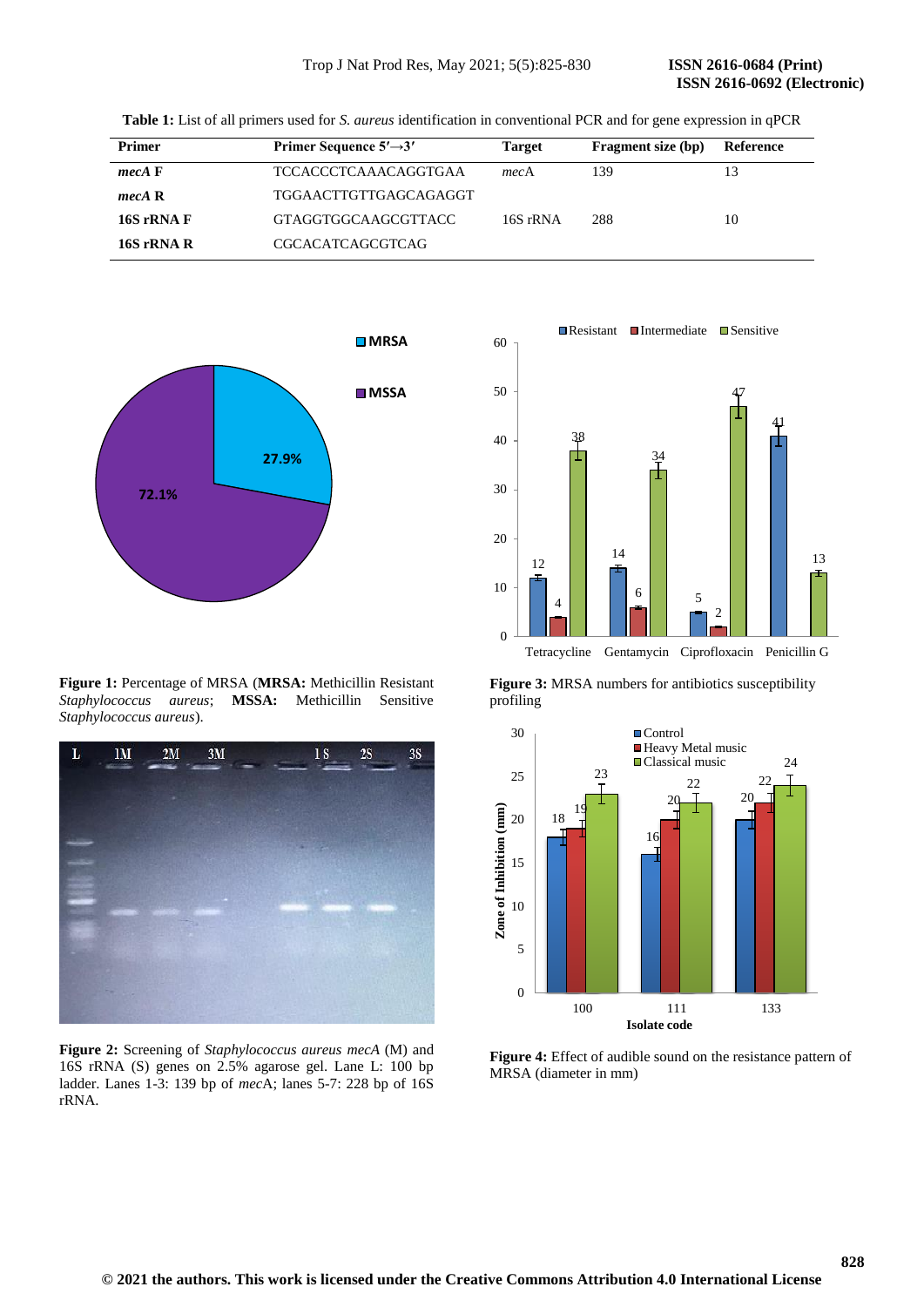

**Figure 5:** Magnetic effect on MRSA antibiotic resistance (diameter in mm)

**Table 2:** The effect of different treatments on *mec*A gene expression fold change

| Isolate number | <b>Classic music</b> | Large magnet |
|----------------|----------------------|--------------|
| 100            | 0.07                 | 0.03         |
| 111            | 49                   | 12.5         |

**\***control is 1. \*\*Below 1 is down-regulation. \*\*\*Above 1 is up-regulation

#### **Conclusion**

From the results presented, we concluded that physical forces in form of audio or magnetic fields affected the resistance pattern of MRSA against cefoxitin. This makes the tested isolates sensitive and susceptible to antibiotic therapy. They also might have a direct or indirect effect on the gene expression of the *mec*A gene, making the mentioned treatments promising for future applications and research.

## **Conflict of interest**

The authors declare no conflict of interest.

## **Authors' Declaration**

The authors hereby declare that the work presented in this article is original and that any liability for claims relating to the content of this article will be borne by them.

## **Acknowledgments**

The authors would like to express their gratitude Mustapha Kamel, Obaida Ali and Maytham Abdulkareem Yasir Samir and Zaidoon Monaam for their help to complete this study.

#### **References**

1. Tong S, Davis J, Eichenberger E, Holland T, Fowler V. *Staphylococcus aureus* infections: Epidemiology, pathophysiology, clinical manifestations, and management. Clin Microbiol Rev. 2015; 10(5):855-857.

- 2. Sharma S, Srivastava P, Kulshrestha A, Abbas A. Evaluation of different phenotypic methods for the detection of methicillin resistant *Staphylococcus aureus* and antimicrobial susceptibility pattern of MRSA*.* Int J Comm Med Pub Heal. 2017; 4(9):3297-3301*.*
- 3. Walsh T and Howe R. The Prevalence and mechanisms of vancomycin resistance in *Staphylococcus aureus*. Annu Rev Microbiol. 2002; 56:657-75.
- 4. Ayan I, Aslan G, Cömelekoğlu U, Yilmaz N, Colak M. The effect of low intensity pulsed sound waves delivered by the exogen device on *Staphylococcus aureus* morphology and genetics. Acta Orthop Traumatol Turc. 2008; 42(4):272-277.
- 5. Pornpongmetta S and Thanuttamavong M. Effects of music on microbial substrate utilization of aerobic bacteria from municipal wastewater treatment plant part II: comparative effects of musical characteristics. J Res Eng Tech. 2010; 7(2):41-48.
- 6. Shah A, Raval A, Kothari V. Sound stimulation can influence microbial growth and production of certain key metabolites. J Microbiol Biotech Food Sci. 2016; 5(4):330- 334.
- 7. Banerjee S, Goswami A, Datta A, Pyne A, Nikhat, A, Ghosh, B. Effect of different sound frequencies on the growth and antibiotic susceptibility of *Escherichia coli*. Int J Curr Microbiol Appl Sci. 2018; 7(3):1931-1939.
- 8. Kamel F, Saeed C, Qader, S. Magnetic Field Effect on Growth and Antibiotic Susceptibility of *Staphylococcus aureus*. J Al-Nahrain Uni. 2014; 17(3):138-143.
- 9. Brkovic S, Postic, S, Ilic, D. Influence of the magnetic field on microorganisms in the oral cavity. J Appl Oral Sci. 2016; 23(2):179-186.
- 10. Al-Musawi M, Al-Rubaye M, Hosseini M. Culture and molecular detection of *Staphylococcus aureus* in dairy products of Ahwaz. AJPS 2014; 14(2):103-107.
- 11. Morello J, Mizer, H, Granato, P. Laboratory Manual and Workbook in Microbiology Applications to Patient Care. 18<sup>th</sup>. ed. the McGraw-Hill Companies, Inc., New York. 2006. 95-99 p.
- 12. Clinical Laboratory Standards Institute. Performance Standard for Antimicrobial Disk Susceptibility Tests. 2018; 31(1):55-60.
- 13. Romana C, Mária M, Štefánia, V. Modulation of *mecA* Gene Expression by Essential Oil from Salvia sclarea and Synergism with Oxacillin in Methicillin Resistant *Staphylococcus epidermidis* Carrying Different Types of Staphylococcal Chromosomal Cassette *mec*. Inte. J Microbiol. 2016; Article ID 6475837.
- 14. Livak K and Schmittgen T. Analysis of relative gene expression data using real-time quantitative PCR and the 2-  $\Delta\Delta\text{Ct}$  method. 2001; 25:402-408.
- 15. Al-Ugaili D. Bacteriological and Genetic Studies on Oxacillin Resistant *Staphylococcus aureus* Isolated from Some Hospital in Baghdad City. Dissertation. Al-Nahrain University 2013.
- 16. Abd Al-Redha A. Impact of Extracellular DNA on Biofilm Thickness and Its Role in Genes Transfer. Thesis. University of Baghdad, 2018.
- 17. Younan E, Khalawe N, Saleh M, Jaffar, Z. Prevalence of Methicillin Resistance *Staphylococcus aureus* (MRSA) and Methicillin Sensitivity *Staphylococcus aureus* (MSSA) among hospitalized Iraqi patients. Biom Res. 2019; 3(5):154- 170.
- 18. Vaez H, Tabaraei A, Moradi A, Ghaemi, E. Evaluation of methicillin resistance *Staphylococcus aureus* isolated from patients in Golestan province-north of Iran. Afr J Microbiol Res. 2011; 5(4):432-436.
- 19. Al-Dahbi A and Al-Mathkhury H. Distribution of Methicillin Resistant *Staphylococcus aureus* in Iraqi patients and healthcare workers. Iraqi J Sci. 2013; 54(2):293-300.